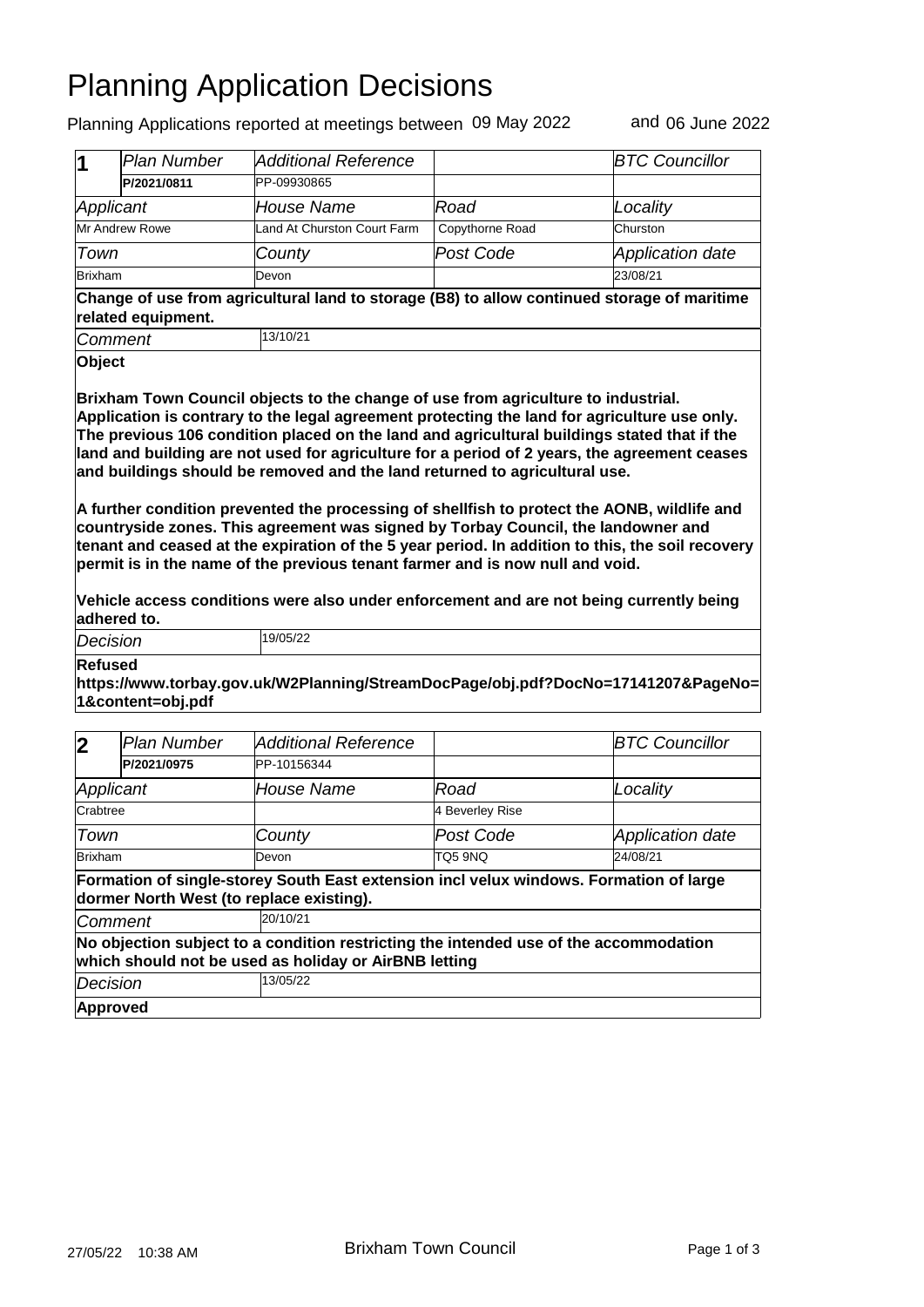## Planning Application Decisions

Planning Applications reported at meetings between 09 May 2022 and 06 June 2022

| 3                                                                                                                             | <b>Plan Number</b> | Additional Reference |                  | <b>BTC Councillor</b>   |  |  |
|-------------------------------------------------------------------------------------------------------------------------------|--------------------|----------------------|------------------|-------------------------|--|--|
|                                                                                                                               | P/2021/1012        | PP-10180204          |                  |                         |  |  |
| Applicant                                                                                                                     |                    | House Name           | Road             | Locality                |  |  |
| Mr & Mrs Colin Willis                                                                                                         |                    |                      | 17 Huccaby Close |                         |  |  |
| Town                                                                                                                          |                    | County               | Post Code        | <b>Application date</b> |  |  |
| <b>Brixham</b>                                                                                                                |                    | Devon                | <b>TQ5 0RJ</b>   | 03/09/21                |  |  |
| Formation of single-storey extension to the South East elevation. Formation of Velux<br>suntube to North West elevation roof. |                    |                      |                  |                         |  |  |
| <i><b>Comment</b></i>                                                                                                         |                    | 20/10/21             |                  |                         |  |  |
| <b>No Objection</b>                                                                                                           |                    |                      |                  |                         |  |  |
| Decision                                                                                                                      |                    | 24/05/22             |                  |                         |  |  |
| Approved                                                                                                                      |                    |                      |                  |                         |  |  |

| 4               | Plan Number                                                                                                                       | <b>Additional Reference</b> |              | <b>BTC Councillor</b>   |  |  |  |
|-----------------|-----------------------------------------------------------------------------------------------------------------------------------|-----------------------------|--------------|-------------------------|--|--|--|
|                 | P/2021/1346                                                                                                                       | Not Available               |              |                         |  |  |  |
| Applicant       |                                                                                                                                   | House Name                  | Road         | Locality                |  |  |  |
| Mr & Mrs J Lowe |                                                                                                                                   | Brookside                   | 160 New Road |                         |  |  |  |
| Town            |                                                                                                                                   | County                      | Post Code    | <b>Application date</b> |  |  |  |
| <b>Brixham</b>  |                                                                                                                                   | Devon                       | TO5 8DA      | 03/03/22                |  |  |  |
|                 | Replacement of rear extension with new design for kitchen. Conversion of external<br>bolier/utility room to en-suite shower room. |                             |              |                         |  |  |  |
|                 | <b>Comment</b>                                                                                                                    | 16/03/22                    |              |                         |  |  |  |
|                 | No objection                                                                                                                      |                             |              |                         |  |  |  |
|                 | Decision                                                                                                                          | 26/05/22                    |              |                         |  |  |  |
|                 | Approved                                                                                                                          |                             |              |                         |  |  |  |

| 5                                                                                                                                                                                                                                                                                                                                  | <b>Plan Number</b>              | <b>Additional Reference</b>  |           | <b>BTC Councillor</b>   |  |  |
|------------------------------------------------------------------------------------------------------------------------------------------------------------------------------------------------------------------------------------------------------------------------------------------------------------------------------------|---------------------------------|------------------------------|-----------|-------------------------|--|--|
|                                                                                                                                                                                                                                                                                                                                    | P/2022/0112                     | PP-11002612                  |           |                         |  |  |
| Applicant                                                                                                                                                                                                                                                                                                                          |                                 | <b>House Name</b>            | Road      | Locality                |  |  |
|                                                                                                                                                                                                                                                                                                                                    |                                 | Land To The South Of White R |           | Aka Inglewood Paignton  |  |  |
| Town                                                                                                                                                                                                                                                                                                                               |                                 | County                       | Post Code | <b>Application date</b> |  |  |
| Paignton                                                                                                                                                                                                                                                                                                                           |                                 | Devon                        |           | 18/02/22                |  |  |
| Variation of Appeal Conditions relating to application P/2017/1133 MOA. Conditions: 1 -<br>Approved Plans, 9 - Landscaping Scheme, 13 - Ecology Land Management, 14 - Details of<br>Habitat Boxes & Wildlife Info Boards, 21 - Works to Public Highway, 27 - s278 Agreement,<br>33 - Identification of School Land/Playing Fields. |                                 |                              |           |                         |  |  |
| Comment                                                                                                                                                                                                                                                                                                                            |                                 | 09/03/22                     |           |                         |  |  |
| No objection                                                                                                                                                                                                                                                                                                                       |                                 |                              |           |                         |  |  |
| Decision                                                                                                                                                                                                                                                                                                                           |                                 | 20/05/22                     |           |                         |  |  |
|                                                                                                                                                                                                                                                                                                                                    | Permission with legal agreement |                              |           |                         |  |  |